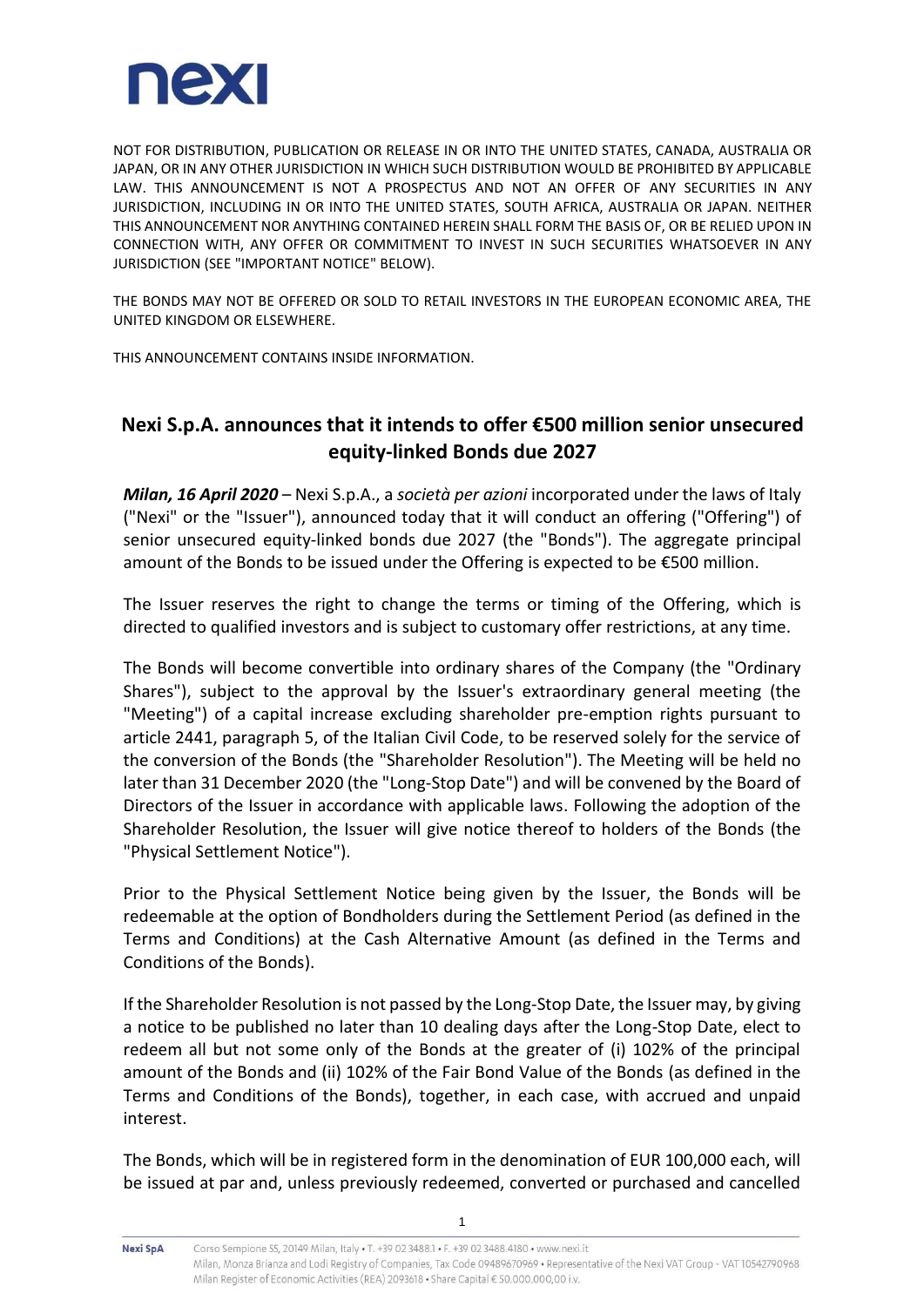

in accordance with the Terms and Conditions of the Bonds, will be redeemed at their principal amount at maturity on or about 24 April 2027 (7 years). The Bonds are expected to pay a coupon in the range of 1.00% and 1.75% per annum, payable semi-annually in arrear.

The conversion price is expected to be set at a premium between the 45% and the 50% above the Reference Share Price, which will be equal to the placement price of the Ordinary Shares in the Concurrent Equity Offering (as defined and further described below).

The Issuer will have the right to redeem all but not some only of the Bonds at their principal amount together with accrued interest (i) from the day falling 5 years and 15 dealing days after the Issue Date if the Parity Value (as described in the Terms and Conditions) on each of not less than 20 dealing days in any period of 30 consecutive dealing days exceeds EUR 130,000, or (ii) at any time if 85% or more of the Bonds initially issued shall have been converted, redeemed or purchased and cancelled. The Issuer will also have a customary tax call in the event it is required to gross-up payments, subject to the right of holders of the Bonds to elect not to be redeemed and to receive, thereafter, net payments of interest.

Holders of the Bonds will be entitled to require their Bonds to be redeemed at par plus accrued and unpaid interest following a Change of Control or a Free Float Event (each as defined in the Terms and Conditions of the Bonds).

The Bonds will not initially be secured or guaranteed, but may become guaranteed in the limited circumstances set out in the Terms and Conditions, including if, for so long as any of the Issuer's 1.75 per cent. Senior Notes due 2024 issued by the Issuer on 21 October 2019 (the "**Senior Notes due 2024**") remain outstanding, any subsidiary of the Issuer provides a guarantee in respect of the Senior Notes due 2024 in accordance with their terms.

The Joint Bookrunners have informed the Company that, concurrently with the placement of the Bonds, they intend to conduct a simultaneous placement (the "**Concurrent Equity Offering**") of existing Shares on behalf of subscribers of the Bonds who wish to sell such Shares in short sales in order to hedge the market risk of an investment in the Bonds, at a placement price to be determined by way of an accelerated bookbuilding process. The Company will not receive any proceeds from the Concurrent Equity Offering. The Reference Share Price for the Bonds is expected to be equal to the placement price of the Concurrent Equity Offering.

The net proceeds of the Offering will be used to finance a portion of the price for the acquisition of Banca Intesa San Paolo S.p.A.'s merchant acquiring activities as communicated to the market on 19 December 2019 (with a corresponding reduction in the amount committed under the bridge facility made available to the Issuer by certain of the Joint Bookrunners or their affiliates in connection with such acquisition) and/or general corporate purposes.

The Issuer, on behalf of itself and its subsidiaries, will agree to a customary lock-up, ending on the date falling 90 days after the Issue Date (as defined below), on issues of Ordinary

2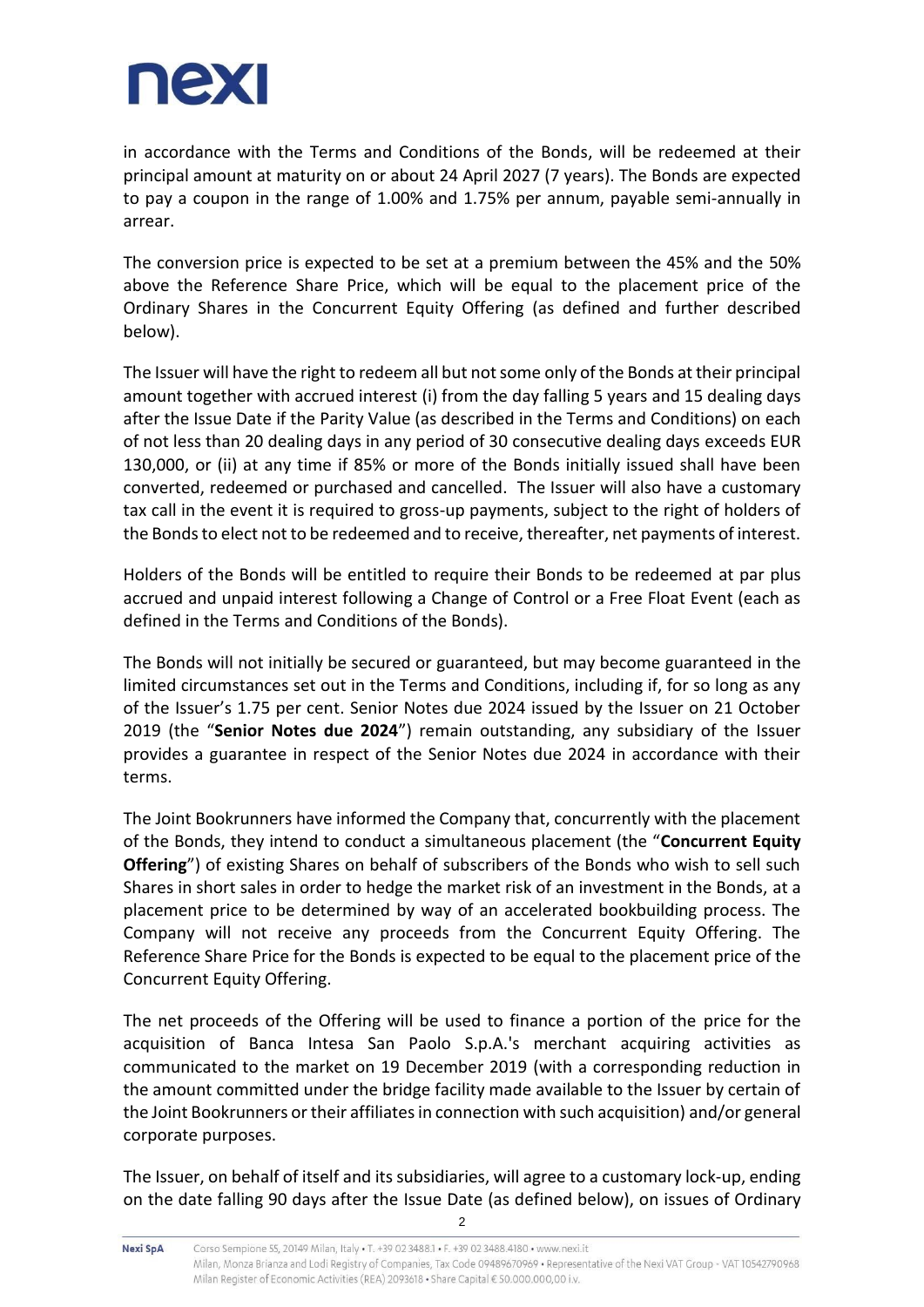

Shares and certain related securities and similar or derivative transactions relating to the Ordinary Shares, subject to customary exceptions (including pursuant to share options or incentive schemes) and waiver of the lock-up by the Joint Global Coordinators on behalf of the Managers.

Nexi expects to announce the final terms of the Bonds tomorrow once the bookbuilding process is completed and settlement of the Bonds is expected to occur on or about 24 April 2020 (the "**Issue Date**").

Application will be made to admit the Bonds to trading on the Vienna MTF operated by the Vienna Stock Exchange no later than 90 days after the Issue Date.

BofA Securities, Banca IMI, Goldman Sachs International, HSBC and J.P. Morgan are acting as Joint Global Coordinators and Joint Bookrunners of the offering. Banco Akros S.p.A. – Gruppo Banco BPM, Mediobanca – Banca di Credito Finanziaro S.p.A and UBI Banca are also acting as Joint Bookrunners alongside the Joint Global Coordinators (together, the "Joint Bookrunners" or the "Managers").

### **Nexi - External Communication & Media Relations**

| <b>Daniele de Sanctis</b> | <b>Barabino &amp; Partners</b>              |
|---------------------------|---------------------------------------------|
| daniele.desanctis@nexi.it | Office: +39 02/7202.3535                    |
| Mobile: +39 346/015.1000  | Sabrina Ragone - Mobile: +39 338/251.9534   |
| Direct: +39 02/3488.4491  | s.ragone@barabino.it                        |
| <b>Matteo Abbondanza</b>  | Francesco Faenza - Mobile: +39 345/831.6045 |
| matteo.abbondanza@nexi.it | f.faenza@barabino.it                        |
| Mobile: +39 348/406.8858  |                                             |
| Direct: +39 02/3488.2202  |                                             |

## **Nexi - Investor Relations**

| Stefania Mantegazza         |
|-----------------------------|
| stefania.mantegazza@nexi.it |
| Mobile: +39 335/580.5703    |
| Direct: +39 02/3488.8216    |

**Nexi SpA**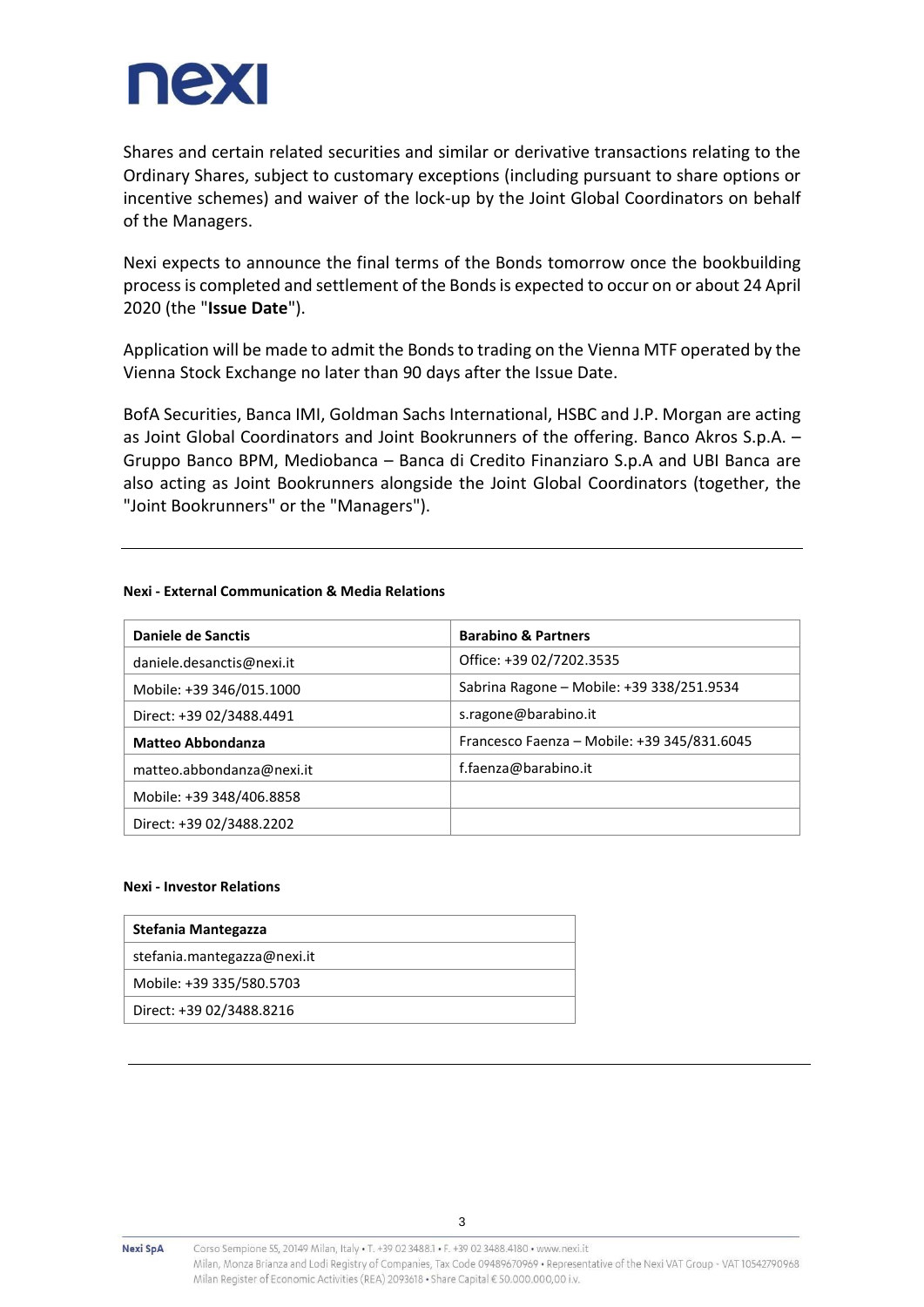

### **Nexi**

Nexi is the leading PayTech company in Italy, listed on MTA of Borsa Italiana. We operate in strong partnership with ~150 partner banks. Our integrated end-to-end omni-channel technology connects banks, merchants and consumers enabling digital payments. We help simplify payments for our clients and digitalize the Italian economy. Nexi operates in three market areas: Merchant Services & Solutions, Cards & Digital Payments and Digital Banking Solutions:

Merchant Services & Solutions: Nexi, together with its partner Banks, serves c. 900,000 merchants;

Cards & Digital Payments: Nexi, together with its partner Banks, manages 41.6 million payment cards;

Digital Banking Solutions: Nexi manages 13,100 ATMs, approximately 469,000 e-banking workstations and 947 million clearing transactions in 2019. In addition, Nexi developed the open banking system in collaboration with the CBI consortium to which the main Italian banks have already adhered.

#### **Inside information notice under MAR**

**This announcement relates to the disclosure of information that qualified, or may have qualified, as inside information within the meaning of Article 7(1) of the EU Market Abuse Regulation (Regulation (EU) No. 596/2014) (**"**MAR**"**).** 

### **Important Notice**

*The information contained in this announcement is for background purposes only and does not purport to be full or complete. The information in this announcement is subject to change.*

*No action has been taken by the Issuer or any of Merrill Lynch International, Banca IMI S.p.A., Goldman Sachs International, HSBC Bank plc, J.P. Morgan Securities plc, Banco Akros S.p.A., Mediobanca – Banca di Credito Finanziaro S.p.A and Unione di Banche Italiane S.p.A. (together, the "Managers") or any of their respective affiliates that would permit an offering of the Bonds or any Ordinary Shares or possession or distribution of this announcement or any offering or publicity material relating to the Bonds or the Concurrent Equity Offering in any jurisdiction where action for that purpose is required. Persons into whose possession this announcement comes are required by the Issuer and the Managers to inform themselves about, and to observe, any such restrictions.*

*UNITED STATES: This document is not for distribution, directly or indirectly in or into the United States (as defined in Regulation S under the US Securities Act of 1933, as amended (the "Securities Act")).This document*  is not an offer of securities for sale in the United States, nor shall there be any offer of securities in any *jurisdiction in which such offer or sale would be unlawful. The securities described in this press release may not be sold in the United States unless they are registered under the U.S. Securities Act of 1933, as amended (the "Securities Act") or are exempt from registration. The securities described in this press release have not been and will not be registered under the Securities Act and, accordingly, any offer or sale of Bonds may be made only in a transaction exempt from the registration requirements of the Securities Act. There will be no public offer of the securities in the United States or in any other jurisdiction.*

*EEA/UK: This announcement is, and any offer when made will be, in the EEA and the UK, only addressed to and directed at persons who are "qualified investors" as defined in the Prospectus Regulation ("Qualified Investors"). If located in the EEA or the UK, each person who initially acquires any securities, and to the extent applicable any funds on behalf of which such person acquires such securities that are located in a relevant member state, or to whom any offer of securities may be made will be deemed to have represented, acknowledged and agreed that it is a Qualified Investor as defined above.* 

*This announcement has been prepared on the basis that any offer of the securities described herein in the European Economic Area (the "EEA") or the United Kingdom (the "UK") will be made pursuant to an exemption under Regulation (EU) 2017/1129 (the "Prospectus Regulation") from the requirement to publish a prospectus for offers of such securities. Accordingly any person making or intending to make any offer in any member state of the EEA or in the UK which are the subject of the placement contemplated in this* 

**Nexi SpA**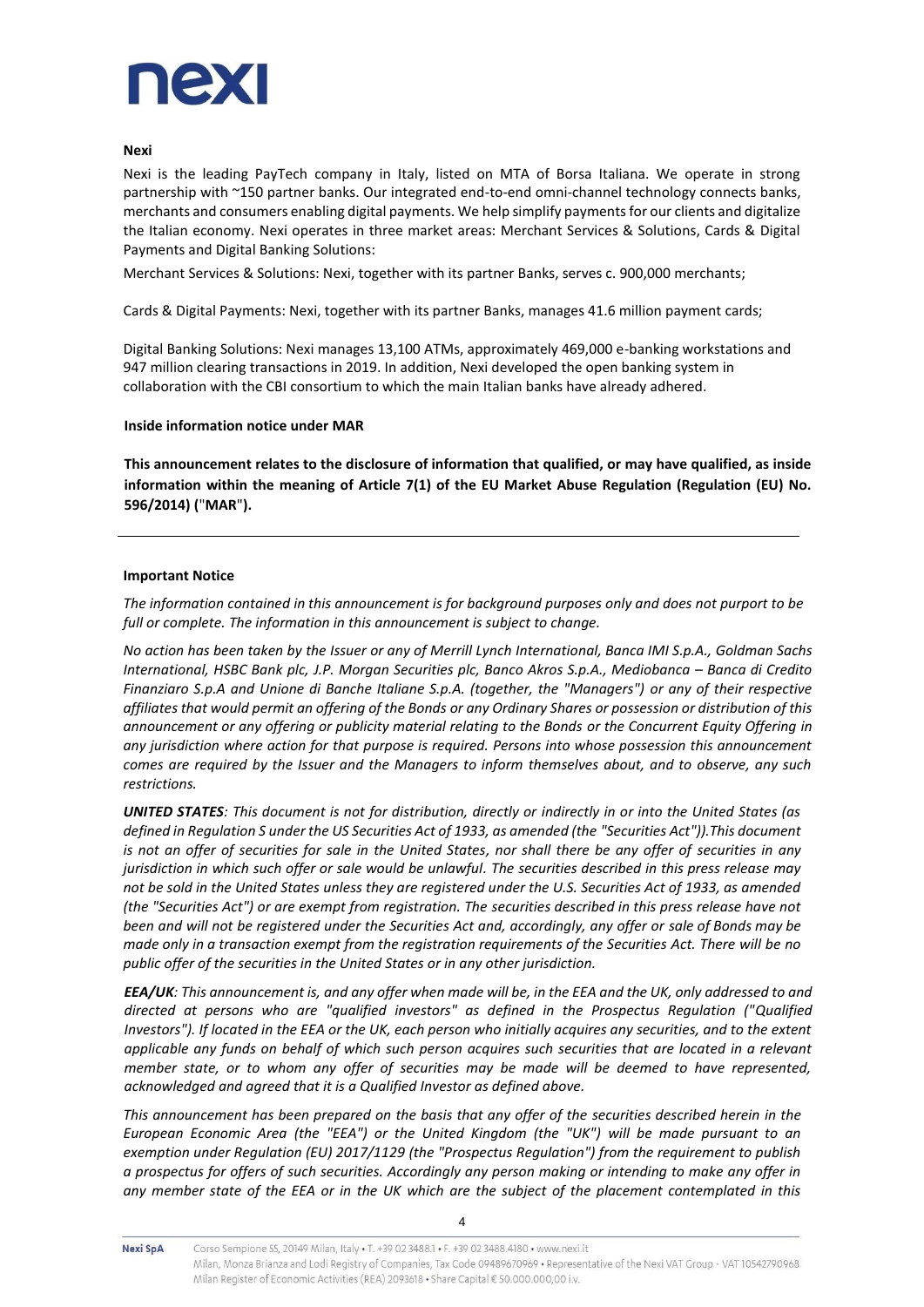

*document may only do so in circumstances in which no obligation arises for the Issuer or the Managers to publish or supplement a prospectus pursuant to the Prospectus Regulation in relation to such offer. Neither the Issuer nor the Managers have authorized, nor do they authorize, the making of any offer of Bonds or Ordinary Shares in circumstances in which an obligation arises for any of them to publish or supplement a prospectus under the Prospectus Regulation.*

*UNITED KINGDOM: This announcement is only being distributed to, and is only directed at, persons in the United Kingdom that are Qualified Investors and that (i) are "investment professionals" falling within Article 19(5) of the Financial Services and Markets Act 2000 (Financial Promotion) Order 2005 (as amended, the "Order"), (ii) are persons falling within Article 49(2)(a) to (d) (high net worth companies, unincorporated associations, etc.) of the Order, or (iii) are persons to whom an invitation or inducement to engage in investment activity (within the meaning of section 21 of the Financial Services and Markets Act 2000) in connection with the issue or sale of any securities may otherwise lawfully be communicated or caused to be communicated (all such persons together being referred to as "relevant persons"). This document is directed only at relevant persons and must not be acted on or relied on by persons who are not relevant persons. Any investment or investment activity to which this document relates is available only to relevant persons and will be engaged in only with relevant persons.*

*ITALY: This announcement does not constitute an offer of any securities to the public in Italy. Any offer of securities in Italy will be made only to qualified investors (investitori qualificati) as referred to in Article 100 of the legislative decree no. 58 of 24 February 1998, as amended (the "Italian Financial Act") and Article 34 ter paragraph 1(b) of CONSOB Regulation No. 11971, May 14, 1999, as amended (the "Issuers Regulation") or in circumstances which are exempt from the rules on public offers pursuant to the Italian Financial Act and the implementing CONSOB regulations, including the Issuers Regulation and will not be listed on an Italian regulated market, therefore no documents or materials relating to the securities have been or will be submitted to the clearance procedure of the Commissione Nazionale per le Società e la Borsa ("CONSOB"). Any offer of the securities will be carried out in the Republic of Italy as an exempted offer pursuant to article 100 of the Italian Financial Act and article 34-ter, paragraph 1 of the Issuers Regulation.*

*CANADA: This announcement and any Bonds issued may only be distributed to investors in Canada pursuant to an exemption from the prospectus requirements of Canadian securities laws. Only prospective investors that qualify as "accredited investors" and additionally also qualify as "permitted clients" within the meaning of applicable Canadian securities laws will be eligible to purchase the Bonds. Each prospective investor in Canada*  will be required to accept a representation letter confirming its eligibility and providing certain additional *acknowledgements, representations and warranties. In Canada, the Bonds are not being offered and may not be sold in the province of Prince Edward Island, Yukon, the Northwest Territories or Nunavut.*

*MIFID II PROFESSIONALS/ECPS-ONLY/NO PRIIPS KID: Solely for the purposes of the product governance requirements contained within: (a) EU Directive 2014/65/EU on Markets in Financial Instruments, as amended ("MiFID II"); (b) Articles 9 and 10 of Commission Delegated Directive (EUR) 2017/593 supplementing MiFID II; and (c) local implementing measures (together, the "MiFID II product governance requirements"), and disclaiming all and any liability, whether arising in tort, contract or otherwise, which any "manufacturer" (for the purposes of the MiFID II product governance requirements) may otherwise have with respect thereto, the Bonds have been subject to a product approval process, which has determined that: (i) the target market for the Bonds is eligible counterparties and professional clients only, each as defined in MiFID II; and (ii) all channels for distribution of the Bonds to eligible counterparties and professional clients are appropriate. Any person subsequently offering, selling or recommending the Bonds (a "distributor") should take into consideration the manufacturers' target market assessment; however, a distributor subject to MiFID II is responsible for undertaking its own target market assessment in respect of the Bonds (by either adopting or refining the manufacturers' target market assessment) and determining appropriate distribution channels.*

*The target market assessment is without prejudice to the requirements of any contractual or legal selling restrictions in relation to any offering of the Bonds.*

*For the avoidance of doubt, the target market assessment does not constitute: (a) an assessment of suitability or appropriateness for the purposes of MiFID II; or (b) a recommendation to any investor or group of investors to invest in, or purchase, or take any other action whatsoever with respect to the Bonds.*

*Prohibition of sales to EEA and UK retail investors - the Bonds are not intended to be offered, sold or otherwise made available to and should not be offered, sold or otherwise made available to any retail investor in the EEA* 

5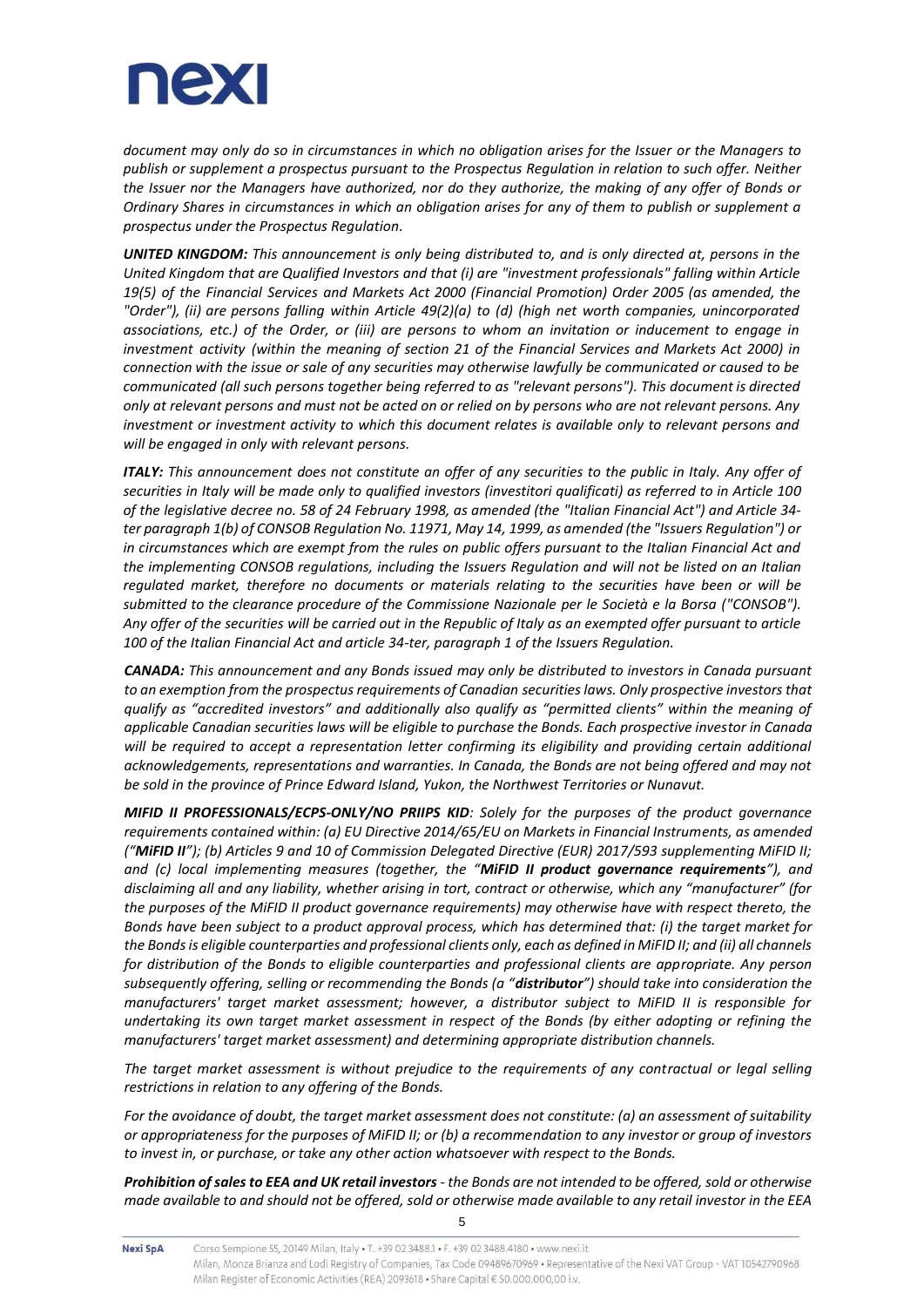

*or the UK. For these purposes, a "retail investor" means a person who is one (or more) of: (i) a retail client as defined in point (11) of article 4(1) of MiFID II; or (ii) a customer within the meaning of Directive (EU) 2016/97, where that customer would not qualify as a professional client as defined in point (10) of Article 4(1) of MiFID. Consequently no key information document required by Regulation (EU) No 1286/2014 (as amended, the "PRIIPS Regulation") for offering or selling the Bonds, or otherwise making them available, to retail investors in the EEA or the UK has been prepared and therefore offering or selling the Bonds or otherwise making them available to any retail investor in the EEA or the UK may be unlawful under the PRIIPS Regulation.*

*Neither the content of Nexi's website or the websites of certain of its subsidiaries, nor any website accessible by hyperlinks on Nexi's website or the websites of certain of the its subsidiaries is incorporated in, or forms part of, this announcement.*

*It may be unlawful to distribute this announcement in certain jurisdictions. Persons into whose possession this announcement comes should inform themselves about and observe any such restrictions. Any failure to comply with these restrictions may constitute a violation of the securities laws of any such jurisdiction. This announcement is not for distribution in the United States, Japan, South Africa or Australia. The information in this announcement does not constitute an offer of securities for sale in any jurisdiction. No money, securities or other consideration is being solicited, and, if sent in response to the information contained herein, will not be accepted.*

*This press release may include projections and other "forward-looking" statements within the meaning of applicable securities laws. Forward-looking statements are based on current expectations and involve a number of known and unknown risks, uncertainties and other factorsthat could cause the results of the Issuer and its group or their industries' actual results, levels of activity, performance or achievements to be materially different from any future results, levels of activity, performance or achievements expressed or implied by such forward-looking statements. You should not place undue reliance on forward-looking statements and none of the Issuer, any member of its group or any of the Managers undertakes to update or revise any forward-looking statement that may be made herein, whether as a result of new information, future events or otherwise. FORWARD-LOOKING STATEMENTS SPEAK ONLY AS OF THE DATE THEY ARE MADE*

*Any decision to purchase any of the securities described herein should only be made on the basis of an independent review by a prospective investor of the Issuer's publicly available information. Neither the Managers nor any of their respective affiliates accept any liability arising from the use of, or make any representation as to the accuracy or completeness of, this announcement or the Issuer's publicly available information. The information contained in this announcement is subject to change in its entirety without notice up to the Issue Date.*

*Each prospective investor should proceed on the assumption that it must bear the economic risk of an investment in the Bonds or the Ordinary Shares to be issued or transferred and delivered upon conversion of the Bonds and notionally underlying the Bonds. None of the Issuer or the Managers make any representation*  as to (i) the suitability of such securities for any particular investor, (ii) the appropriate accounting treatment *and potential tax consequences of investing in such securities or (iii) the future performance of the securities either in absolute terms or relative to competing investments.*

*Each of the Issuer, the Managers and their respective affiliates expressly disclaims any obligation or undertaking to update, review or revise any statement contained in this press release whether as a result of new information, future developments or otherwise.*

*Each of Merrill Lynch International, Goldman Sachs International, HSBC Bank plc and J.P. Morgan Securities plc is authorised by the Prudential Regulation Authority and regulated by the Financial Conduct Authority and the Prudential Regulation Authority. Each of Banco Akros S.p.A., Banca IMI S.p.A., Mediobanca – Banca di Credito Finanziaro S.p.A and Unione di Banche Italiane S.p.A. is regulated and authorized by CONSOB. The Managers are acting exclusively for Nexi and no-one else in connection with the Offering. They will not regard any other person as their respective clients in relation to the Offering and will not be responsible to anyone other than Nexi for providing the protections afforded to their respective clients, nor for providing advice in relation to the Offering, the contents of this announcement or any transaction, arrangement or other matter referred to herein.*

*In connection with the Offering of the Bonds and the Concurrent Equity Offering, the Managers and any of their affiliates may take up a portion of the Bonds in the Offering and/or may acquire Ordinary Shares as a*